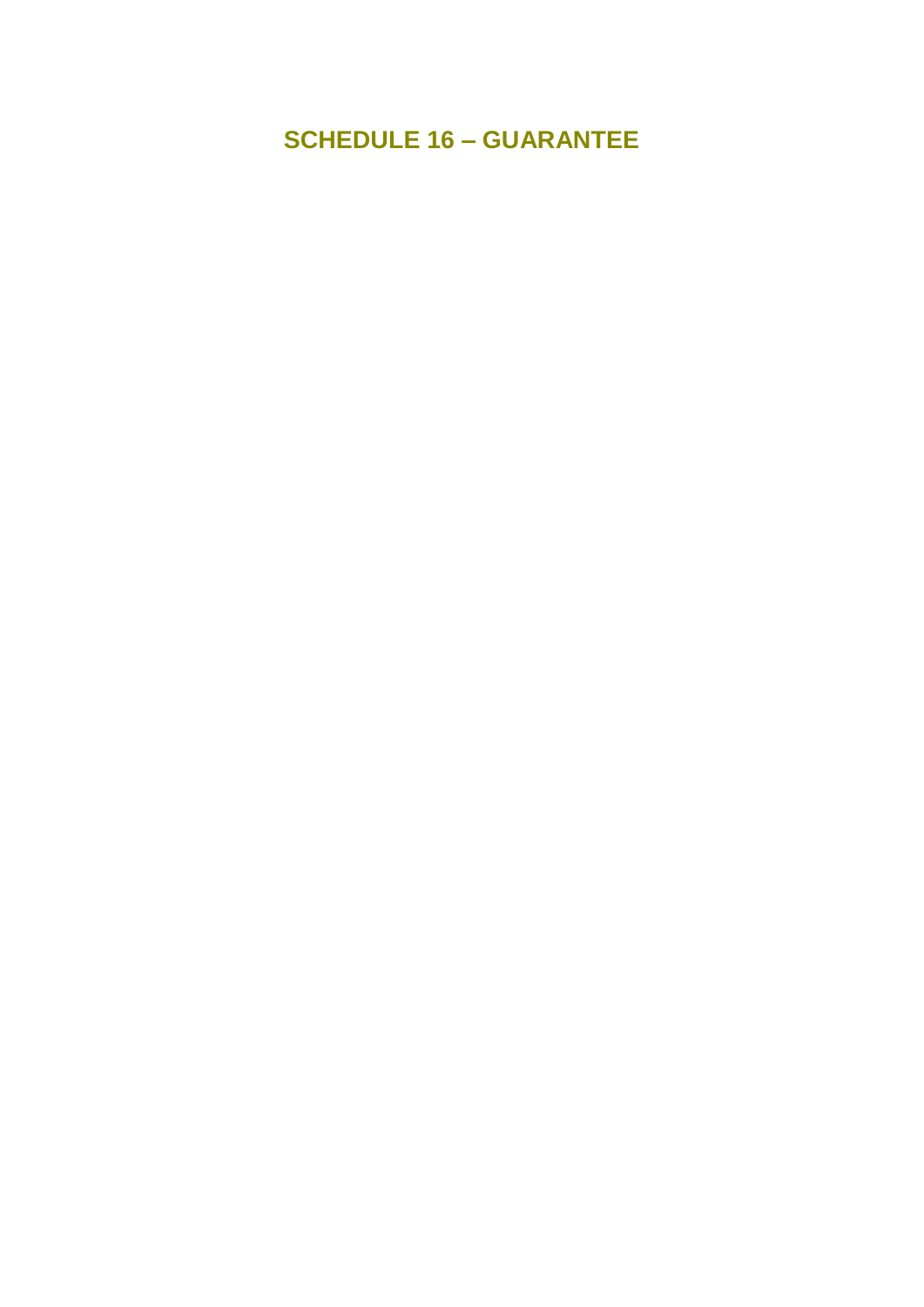**JBW Topco Limited**

**- and -**

**THE LORD CHANCELLOR**

**DEED OF GUARANTEE**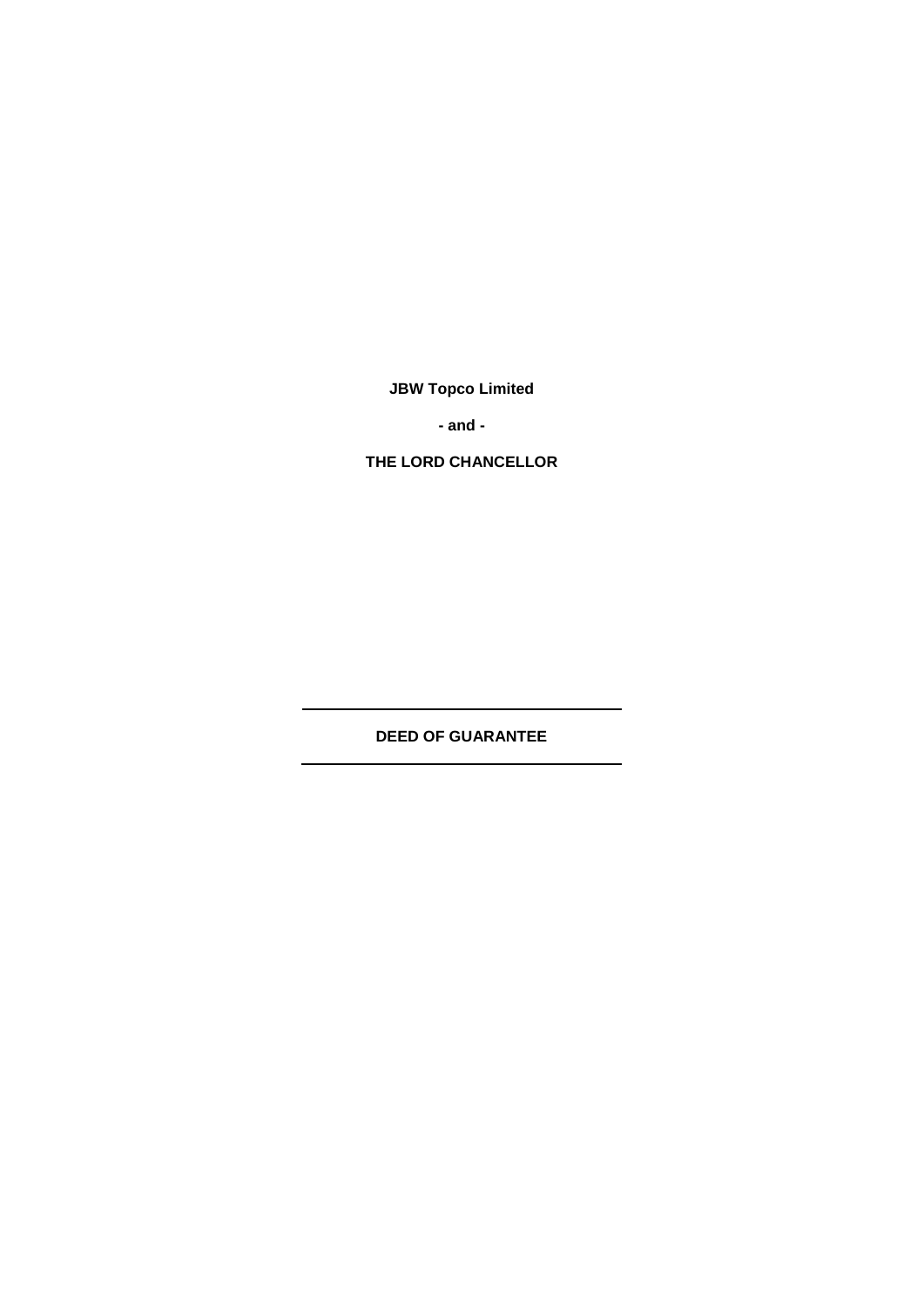#### **THIS DEED OF GUARANTEE** is dated [

## **BETWEEN:**

- (1) JBW Topco Limited a company incorporated in England and Wales with number 9903291 whose registered office is at Floor 9 Peninsular House, 30-36 Monument Street, London, England, EC3R 8LJ ("**Guarantor**"); in favour of
- (2) **THE LORD CHANCELLOR** whose principal place of business is at 102 Petty France, Westminster, London, SW1H 9AJ ("**Beneficiary**").

### **WHEREAS:**

- (A) It is a condition of the Beneficiary entering into the Guaranteed Agreement that the Guarantor executes and deliver this Deed of Guarantee to the Beneficiary.
- (B) The Guarantor has agreed, in consideration of the Beneficiary entering into the Guaranteed Agreement with the Service Provider, to guarantee all of the Service Provider's obligations under the Guaranteed Agreement.
- (C) It is the intention of the Parties that this document be executed and take effect as a deed.

Now in consideration of the Beneficiary entering into the Guaranteed Agreement, the Guarantor hereby agrees with the Beneficiary as follows:

### 1. **DEFINITIONS AND INTERPRETATION**

In this Deed of Guarantee:

- 1.1 unless defined elsewhere in this Deed of Guarantee or the context requires otherwise, defined terms shall have the same meaning as they have for the purposes of the Guaranteed Agreement;
- 1.2 the words and phrases below shall have the following meanings:
	- 1.2.1 "**Guaranteed Agreement**" means the agreement for Approved Enforcement Agency services made between the Beneficiary and the Service Provider on  $\begin{bmatrix} \cdot & \cdot & \cdot \\ \cdot & \cdot & \cdot \\ \cdot & \cdot & \cdot \end{bmatrix}$ ; and
	- 1.2.2 "**Guaranteed Obligations**" means all obligations and liabilities of the Service Provider to the Beneficiary under the Guaranteed Agreement together with all obligations owed by the Service Provider to the Beneficiary that are supplemental to, incurred under, ancillary to or calculated by reference to the Guaranteed Agreement.
- 1.3 references to this Deed of Guarantee and any provisions of this Deed of Guarantee or to any other document or agreement (including to the Guaranteed Agreement) are to be construed as references to this Deed of Guarantee, those provisions or that document or agreement in force for the time being and as amended, varied, restated, supplemented, substituted or novated from time to time;
- 1.4 unless the context otherwise requires, words importing the singular are to include the plural and vice versa;
- 1.5 references to a person are to be construed to include that person's assignees or transferees or successors in title, whether direct or indirect;
- 1.6 the words "**other**" and "**otherwise**" are not to be construed as confining the meaning of any following words to the class of thing previously stated where a wider construction is possible;
- 1.7 unless the context otherwise requires, reference to a gender includes the other gender and the neuter;
- 1.8 unless the context otherwise requires, references to an Act of Parliament, statutory provision or statutory instrument include a reference to that Act of Parliament, statutory provision or statutory instrument as amended, extended or re-enacted from time to time and to any regulations made under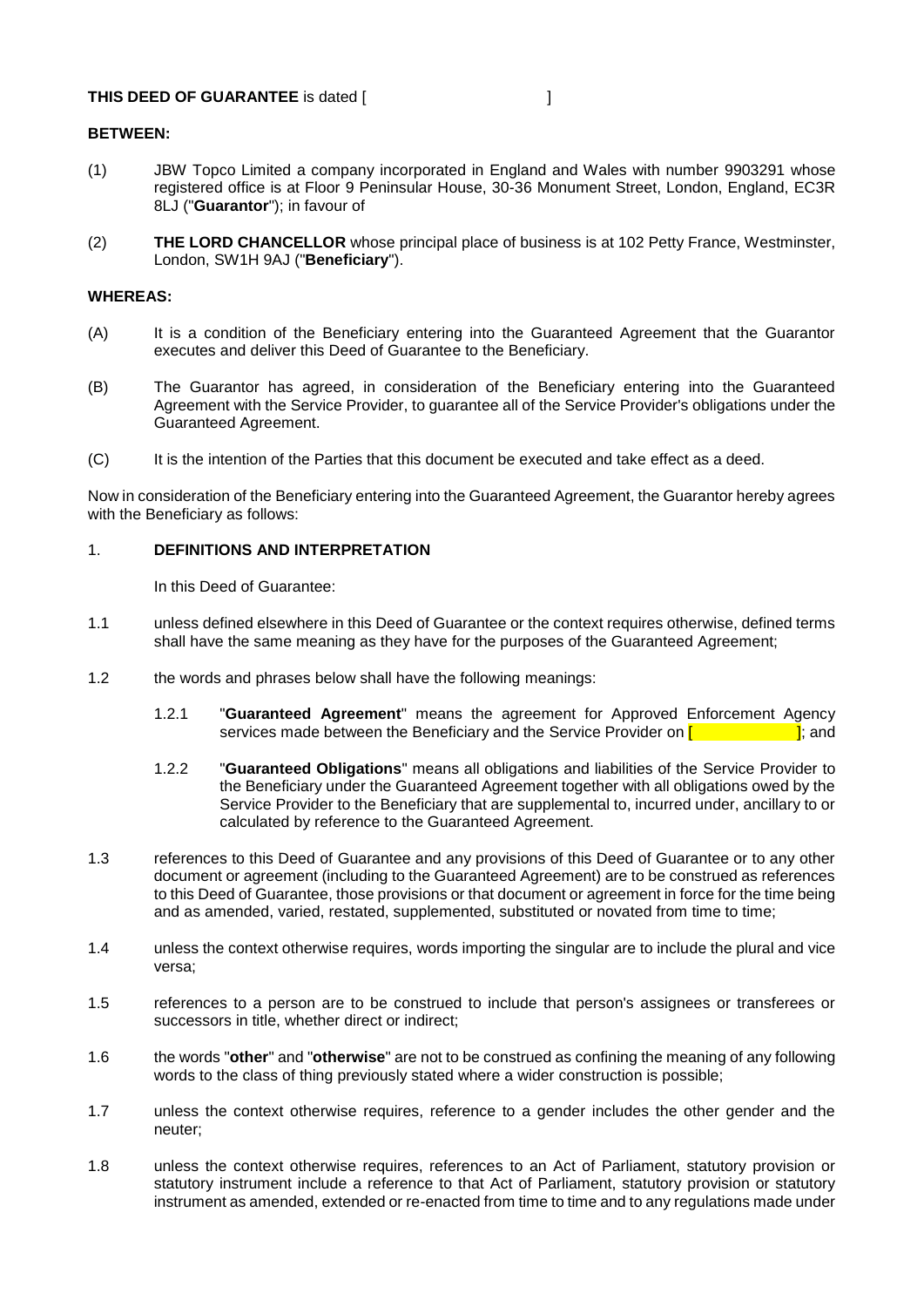it. References to re-enactment of any statute or statutory provision (including any subordinate legislation) include references to the preservation, continuation of effect, conversion or incorporation of any of them into the law of England and Wales, Scotland and Northern Ireland, whether by the European Union (Withdrawal) Act 2018 or any other legislation relating to the withdrawal of the United Kingdom from the European Union;

- 1.9 unless the context otherwise requires, any phrase introduced by the words "including", "includes", "in particular", "for example" or similar, shall be construed as illustrative and without limitation to the generality of the related general words;
- 1.10 references to Clauses and Schedules are, unless otherwise provided, references to Clauses of and Schedules to this Deed of Guarantee; and
- 1.11 references to liability are to include any liability whether actual, contingent, present or future.

## 2. **GUARANTEE AND INDEMNITY**

- <span id="page-3-0"></span>2.1 The Guarantor irrevocably and unconditionally guarantees and undertakes to the Beneficiary to procure that the Service Provider duly and punctually performs all of the Guaranteed Obligations now or hereafter due, owing or incurred by the Service Provider to the Beneficiary.
- 2.2 The Guarantor irrevocably and unconditionally undertakes upon demand to pay to the Beneficiary all monies and liabilities which are now or at any time hereafter shall have become payable by the Service Provider to the Beneficiary under or in connection with the Guaranteed Agreement or in respect of the Guaranteed Obligations as if it were a primary obligor.
- <span id="page-3-1"></span>2.3 If at any time the Service Provider shall fail to perform any of the Guaranteed Obligations, the Guarantor, as primary obligor, irrevocably and unconditionally undertakes to the Beneficiary that, upon first demand by the Beneficiary it shall, at the cost and expense of the Guarantor:
	- 2.3.1 fully, punctually and specifically perform such Guaranteed Obligations as if it were itself a direct and primary obligor to the Beneficiary in respect of the Guaranteed Obligations and liable as if the Guaranteed Agreement had been entered into directly by the Guarantor and the Beneficiary; and
	- 2.3.2 as a separate and independent obligation and liability, indemnify and keep the Beneficiary indemnified against all losses, damages, costs and expenses (including VAT thereon, and including, without limitation, all court costs and all legal fees on a solicitor and own client basis, together with any disbursements,) of whatever nature (whether in contract, tort (including negligence), breach of statutory duty or otherwise) which may result or which such Beneficiary may suffer, incur or sustain arising in any way whatsoever out of a failure by the Service Provider to perform the Guaranteed Obligations save that, subject to the other provisions of this Deed of Guarantee, this shall not be construed as imposing greater obligations or liabilities on the Guarantor than are purported to be imposed on the Service Provider under the Guaranteed Agreement.
- 2.4 As a separate and independent obligation and liability from its obligations and liabilities under Clauses [2.1](#page-3-0) to [2.3](#page-3-1) above, the Guarantor as a primary obligor irrevocably and unconditionally undertakes to indemnify and keep the Beneficiary indemnified on demand against all losses, damages, costs and expenses (including VAT thereon, and including, without limitation, all legal costs and expenses), of whatever nature, (whether in contract, tort (including negligence), breach of statutory duty or otherwise) which such Beneficiary may suffer or incur if any obligation guaranteed by the Guarantor is or becomes unenforceable, invalid or illegal as if the obligation guaranteed had not become unenforceable, invalid or illegal provided that the Guarantor's liability shall be no greater than the Service Provider's liability would have been if the obligation guaranteed had not become unenforceable, invalid or illegal.

# <span id="page-3-2"></span>3. **OBLIGATION TO ENTER INTO A NEW CONTRACT**

If the Guaranteed Agreement is terminated for any reason, whether by the Beneficiary or the Service Provider, or if the Guaranteed Agreement is disclaimed by a liquidator of the Service Provider or the obligations of the Service Provider are declared to be void or voidable for any reason, then the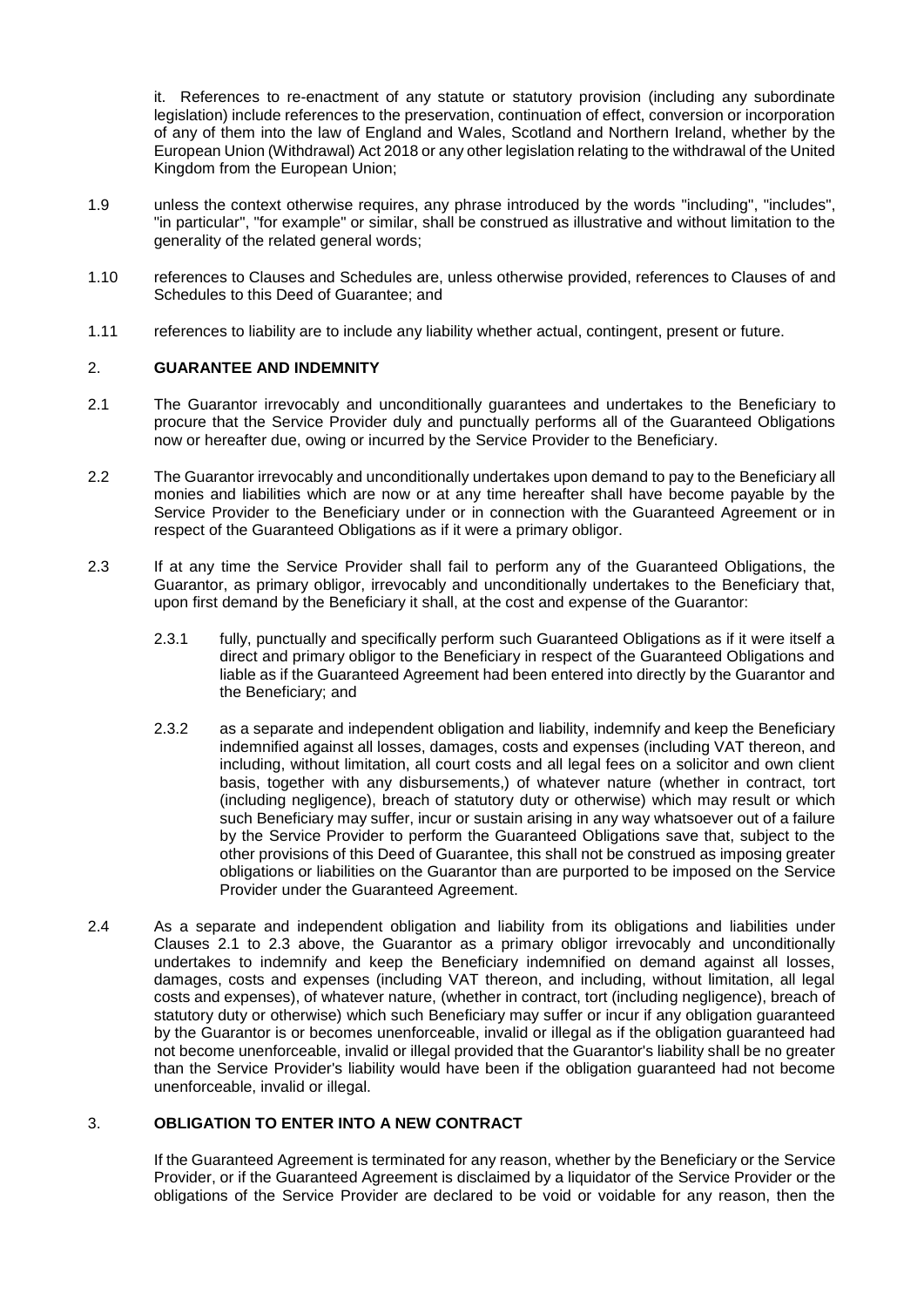Guarantor will, at the request of the Beneficiary enter into a contract with the Beneficiary in terms mutatis mutandis the same as the Guaranteed Agreement and the obligations of the Guarantor under such substitute agreement shall be the same as if the Guarantor had been original obligor under the Guaranteed Agreement or under an agreement entered into on the same terms and at the same time as the Guaranteed Agreement with the Beneficiary.

## 4. **DEMANDS AND NOTICES**

- 4.1 Any demand or notice served by the Beneficiary on the Guarantor under this Deed of Guarantee shall be in writing, addressed to:
	- 4.1.1 JBW Topco Ltd, Floor 9 Peninsular House, 30-36 Monument Street, London, England, EC3R 8LJ

or such other address in England and Wales or facsimile number as the Guarantor has from time to time notified to the Beneficiary in writing in accordance with the terms of this Deed of Guarantee as being an address or facsimile number for the receipt of such demands or notices.

- 4.2 Any notice or demand served on the Guarantor or the Beneficiary under this Deed of Guarantee shall be deemed to have been served:
	- 4.2.1 if delivered by hand, at the time of delivery; or
	- 4.2.2 if posted, at 10.00 a.m. on the second Working Day after it was put into the post; or
	- 4.2.3 if sent by facsimile, at the time of despatch, if despatched before 5.00 p.m. on any Working Day, and in any other case at 10.00 a.m. on the next Working Day.
- 4.3 In proving service of a notice or demand on the Guarantor or the Beneficiary it shall be sufficient to prove that delivery was made, or that the envelope containing the notice or demand was properly addressed and posted as a prepaid first class recorded delivery letter, or that the facsimile message was properly addressed and despatched, as the case may be.
- 4.4 Any notice purported to be served on the Beneficiary under this Deed of Guarantee shall only be valid when received in writing by the Beneficiary.

## <span id="page-4-0"></span>5. **BENEFICIARY'S PROTECTIONS**

- 5.1 The Guarantor shall not be discharged or released from this Deed of Guarantee by any arrangement made between the Service Provider and the Beneficiary (whether or not such arrangement is made with or without the assent of the Guarantor) or by any amendment to or termination of the Guaranteed Agreement (whether or not such arrangement is made with or without the assent of the Guarantor) or by any forbearance or indulgence whether as to payment, time, performance or otherwise granted by the Beneficiary in relation thereto (whether or not such amendment, termination, forbearance or indulgence is made with or without the assent of the Guarantor) or by the Beneficiary doing (or omitting to do) any other matter or thing which but for this provision might exonerate the Guarantor.
- 5.2 This Deed of Guarantee shall be a continuing security for the Guaranteed Obligations and accordingly:
	- 5.2.1 it shall not be discharged, reduced or otherwise affected by any partial performance (except to the extent of such partial performance) by the Service Provider of the Guaranteed Obligations or by any omission or delay on the part of the Beneficiary in exercising its rights under this Deed of Guarantee;
	- 5.2.2 it shall not be affected by any dissolution, amalgamation, reconstruction, reorganisation, change in status, function, Control or ownership, insolvency, liquidation, administration, appointment of a receiver, voluntary arrangement, any legal limitation or other incapacity, of the Service Provider, the Beneficiary, the Guarantor or any other person;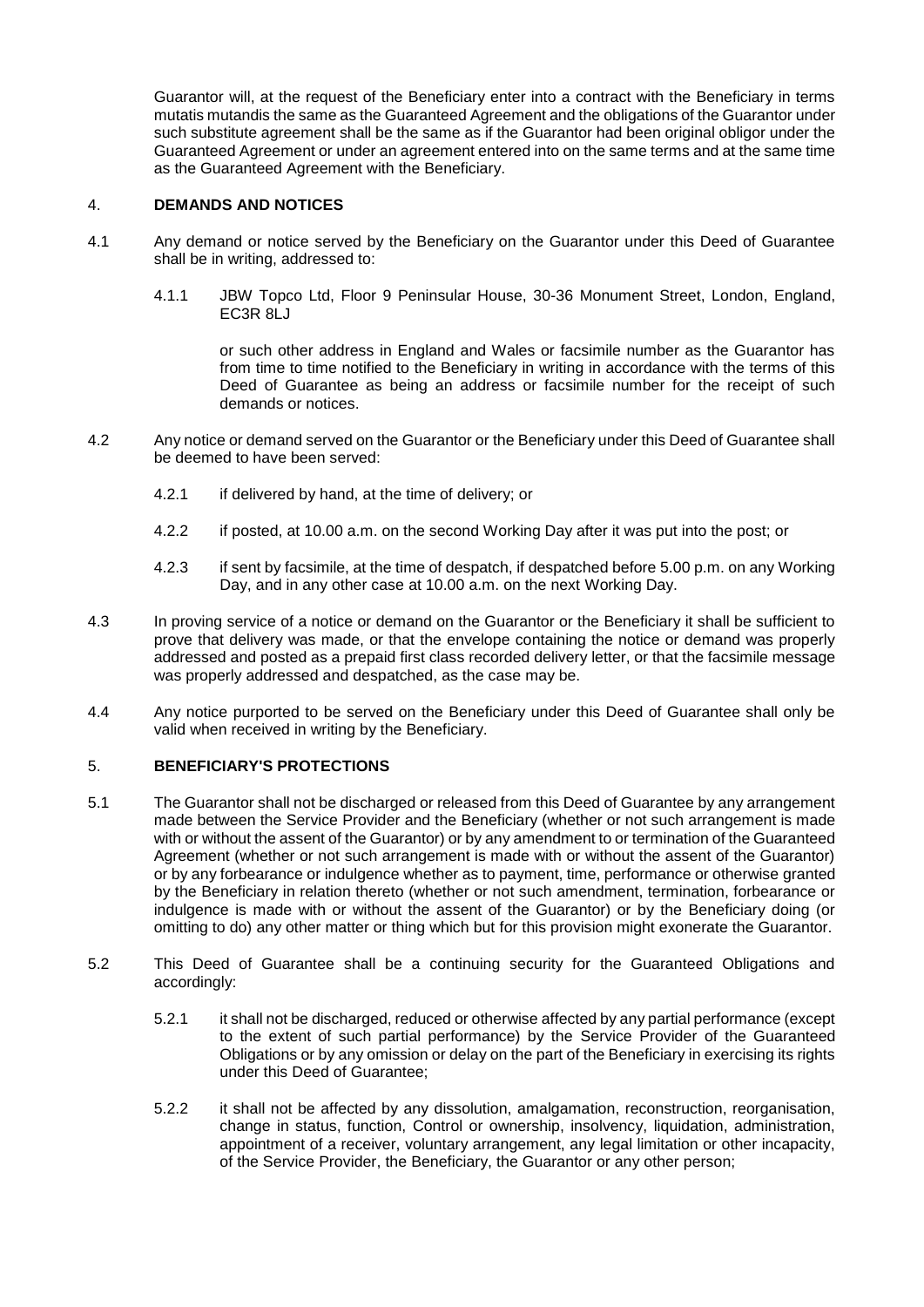- 5.2.3 if, for any reason, any of the Guaranteed Obligations shall prove to have been or shall become void or unenforceable against the Service Provider for any reason whatsoever, the Guarantor shall nevertheless be liable in respect of that purported obligation or liability as if the same were fully valid and enforceable and the Guarantor were principal debtor in respect thereof; and
- 5.2.4 the rights of the Beneficiary against the Guarantor under this Deed of Guarantee are in addition to, shall not be affected by and shall not prejudice, any other security, guarantee, indemnity or other rights or remedies available to the Beneficiary.
- 5.3 The Beneficiary shall be entitled to exercise its rights and to make demands on the Guarantor under this Deed of Guarantee as often as it wishes and the making of a demand (whether effective, partial or defective) in respect of the breach by the Service Provider of any Guaranteed Obligation shall not preclude the Beneficiary from making a further demand in respect of the same or some other default in respect of the same Guaranteed Obligation.
- 5.4 The Beneficiary shall not be obliged before taking steps to enforce this Deed of Guarantee against the Guarantor to obtain judgment against the Service Provider or the Guarantor or any third party in any court, or to make or file any claim in a bankruptcy or liquidation of the Service Provider or any third party, or to take any action whatsoever against the Service Provider or the Guarantor or any third party or to resort to any other security or guarantee or other means of payment. No action (or inaction) by the Beneficiary in respect of any such security, guarantee or other means of payment shall prejudice or affect the liability of the Guarantor hereunder.
- 5.5 The Beneficiary's rights under this Deed of Guarantee are cumulative and not exclusive of any rights provided by law and may be exercised from time to time and as often as the Beneficiary deems expedient.
- 5.6 Any waiver by the Beneficiary of any terms of this Deed of Guarantee, or of any Guaranteed Obligations shall only be effective if given in writing and then only for the purpose and upon the terms and conditions, if any, on which it is given.
- 5.7 Any release, discharge or settlement between the Guarantor and the Beneficiary shall be conditional upon no security, disposition or payment to the Beneficiary by the Guarantor or any other person being void, set aside or ordered to be refunded pursuant to any enactment or law relating to liquidation, administration or insolvency or for any other reason whatsoever and if such condition shall not be fulfilled the Beneficiary shall be entitled to enforce this Deed of Guarantee subsequently as if such release, discharge or settlement had not occurred and any such payment had not been made. The Beneficiary shall be entitled to retain this security after as well as before the payment, discharge or satisfaction of all monies, obligations and liabilities that are or may become due owing or incurred to the Beneficiary from the Guarantor for such period as the Beneficiary may determine.

# 6. **GUARANTOR INTENT**

Without prejudice to the generality of Clause [5](#page-4-0) (Beneficiary's protections), the Guarantor expressly confirms that it intends that this Deed of Guarantee shall extend from time to time to any (however fundamental) variation, increase, extension or addition of or to the Guaranteed Agreement and any associated fees, costs and/or expenses.

# 7. **RIGHTS OF SUBROGATION**

The Guarantor shall, at any time when there is any default in the performance of any of the Guaranteed Obligations by the Service Provider and/or any default by the Guarantor in the performance of any of its obligations under this Deed of Guarantee, exercise any rights it may have:

- 7.1 of subrogation and indemnity;
- 7.2 to take the benefit of, share in or enforce any security or other guarantee or indemnity for the Service Provider's obligations; and
- 7.3 to prove in the liquidation or insolvency of the Service Provider,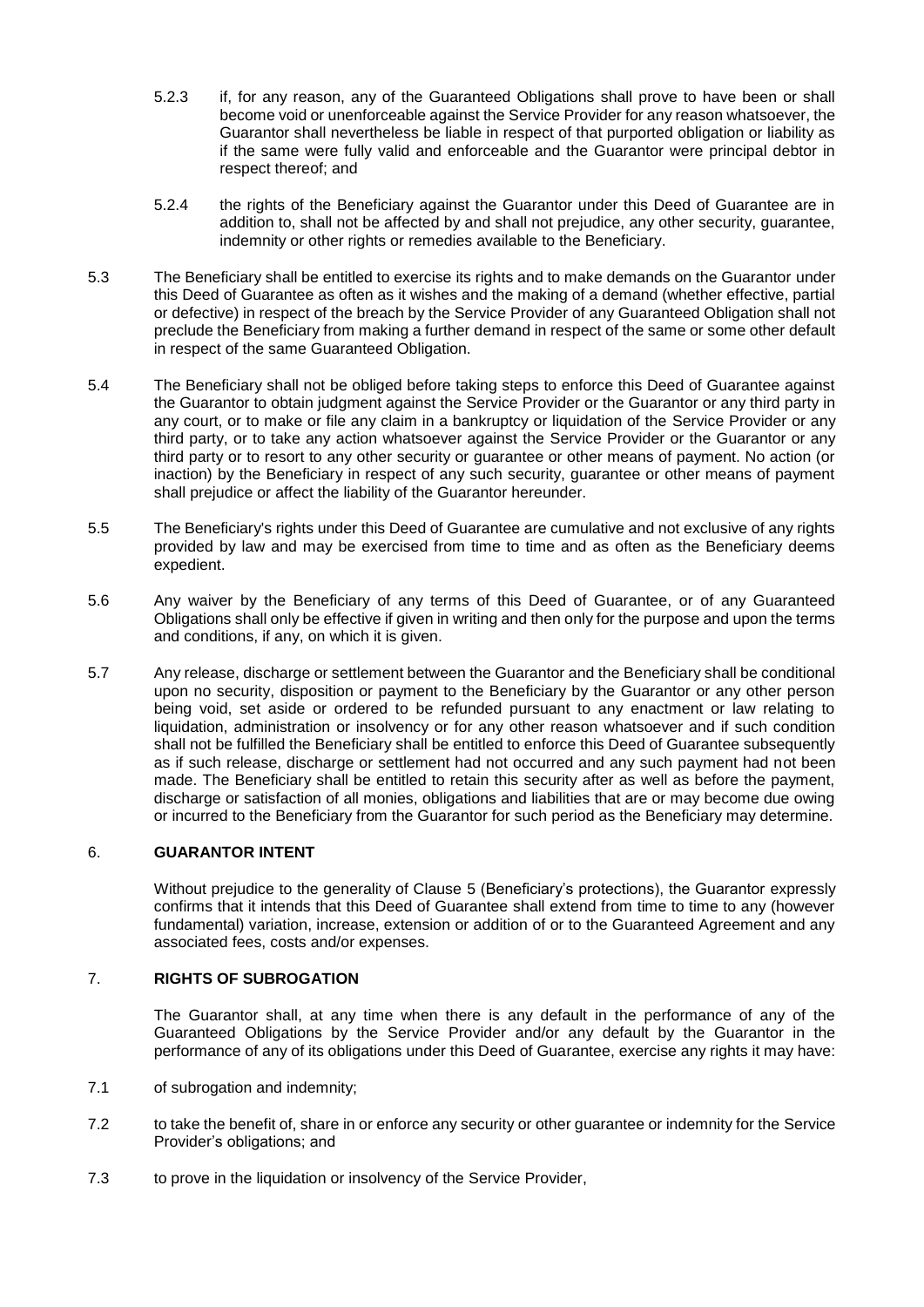only in accordance with the Beneficiary's written instructions and shall hold any amount recovered as a result of the exercise of such rights up to such amount as the Beneficiary determines in its sole discretion represents the amount of the Guarantor's liabilities under this Deed of Guarantee (the "**Guarantee Estimate Amount**") on trust for the Beneficiary and pay the same to the Beneficiary on first demand. The Guarantor may retain for its own account or otherwise deal with any such amounts recovered in excess of the Guarantee Estimate Amount as the Guarantor may determine in its sole discretion. The Guarantor hereby confirms that it has not taken any security from the Service Provider (other than cross-indemnities or other security taken in the ordinary course of its financial arrangements with its Affiliates) and agrees not to take any further security until the Beneficiary receives all moneys payable hereunder and will hold any security taken in breach of this Clause on trust for the Beneficiary.

## <span id="page-6-0"></span>8. **DEFERRAL OF RIGHTS**

- 8.1 Until all amounts which may be or become payable by the Service Provider under or in connection with the Guaranteed Agreement have been irrevocably paid in full, the Guarantor agrees that, without the prior written consent of the Beneficiary, it will not:
	- 8.1.1 claim any contribution from any other guarantor of the Service Provider's obligations under the Guaranteed Agreement; or
	- 8.1.2 take the benefit (in whole or in part and whether by way of subrogation or otherwise) of any rights of the Beneficiary under the Guaranteed Agreement or of any other guarantee or security taken pursuant to, or in connection with, the Guaranteed Agreement.
- 8.2 Until all amounts which may be or become payable by the Service Provider under or in connection with the Guaranteed Agreement have been irrevocably paid in full, the Guarantor agrees that, without the prior written consent of the Beneficiary, it will not following the occurrence of a Financial Distress Event or any event giving rise to a right of the Beneficiary to terminate the Guaranteed Agreement:
	- 8.2.1 exercise any rights it may have to be indemnified by the Service Provider;
	- 8.2.2 demand or accept repayment in whole or in part of any indebtedness now or hereafter due from the Service Provider; or
	- 8.2.3 claim any set-off or counterclaim against the Service Provider.
- 8.3 If the Guarantor receives any payment or other benefit or exercises any set off or counterclaim or otherwise acts in breach of this Clause [8,](#page-6-0) anything so received and any benefit derived directly or indirectly by the Guarantor therefrom shall be held on trust for the Beneficiary and applied in or towards discharge of its obligations to the Beneficiary under this Deed of Guarantee.

## 9. **REPRESENTATIONS AND WARRANTIES**

The Guarantor hereby represents and warrants to the Beneficiary that:

- 9.1 the Guarantor is duly incorporated and is a validly existing company under the laws of its place of incorporation, has the capacity to sue or be sued in its own name and has power to carry on its business as now being conducted and to own its property and other assets;
- 9.2 the Guarantor has full power and authority to execute, deliver and perform its obligations under this Deed of Guarantee and no limitation on the powers of the Guarantor will be exceeded as a result of the Guarantor entering into this Deed of Guarantee;
- 9.3 the execution and delivery by the Guarantor of this Deed of Guarantee and the performance by the Guarantor of its obligations under this Deed of Guarantee including, without limitation entry into and performance of a contract pursuant to Claus[e 3](#page-3-2) have been duly authorised by all necessary corporate action and do not contravene or conflict with:
	- 9.3.1 the Guarantor's memorandum and articles of association or other equivalent constitutional documents;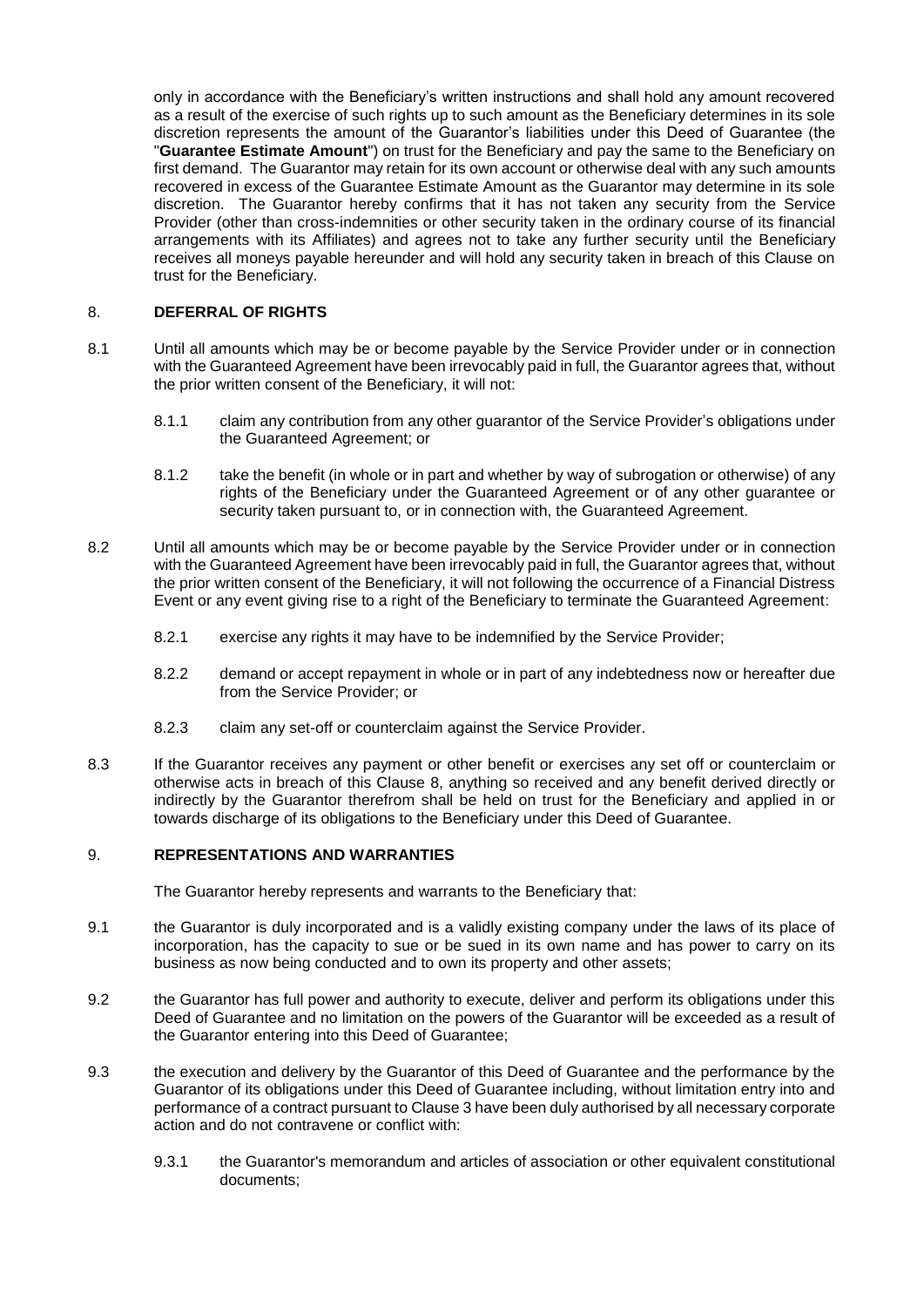- 9.3.2 any existing law, statute, rule or regulation or any judgment, decree or permit to which the Guarantor is subject; or
- 9.3.3 the terms of any agreement or other document to which the Guarantor is a Party or which is binding upon it or any of its assets;
- 9.4 all governmental and other authorisations, approvals, licences and consents, required or desirable, to enable it lawfully to enter into, exercise its rights and comply with its obligations under this Deed of Guarantee, and to make this Deed of Guarantee admissible in evidence in its jurisdiction of incorporation, have been obtained or effected and are in full force and effect; and
- 9.5 this Deed of Guarantee is the legal valid and binding obligation of the Guarantor and is enforceable against the Guarantor in accordance with its terms.

## 10. **PAYMENTS AND SET-OFF**

- 10.1 All sums payable by the Guarantor under this Deed of Guarantee shall be paid without any set-off, lien or counterclaim, deduction or withholding, howsoever arising, except for those required by law, and if any deduction or withholding must be made by law, the Guarantor will pay that additional amount which is necessary to ensure that the Beneficiary receives a net amount equal to the full amount which it would have received if the payment had been made without the deduction or withholding.
- 10.2 The Guarantor shall pay interest on any amount due under this Deed of Guarantee at the applicable rate under the Late Payment of Commercial Debts (Interest) Act 1998, accruing on a daily basis from the due date up to the date of actual payment, whether before or after judgment.
- 10.3 The Guarantor will reimburse the Beneficiary for all legal and other costs (including VAT) incurred by the Beneficiary in connection with the enforcement of this Deed of Guarantee.

## 11. **GUARANTOR'S ACKNOWLEDGEMENT**

The Guarantor warrants, acknowledges and confirms to the Beneficiary that it has not entered into this Deed of Guarantee in reliance upon, nor has it been induced to enter into this Deed of Guarantee by any representation, warranty or undertaking made by or on behalf of the Beneficiary (whether express or implied and whether pursuant to statute or otherwise) which is not set out in this Deed of Guarantee.

#### 12. **ASSIGNMENT**

- 12.1 The Beneficiary shall be entitled to assign or transfer the benefit of this Deed of Guarantee at any time to any person without the consent of the Guarantor being required and any such assignment or transfer shall not release the Guarantor from its liability under this Guarantee.
- 12.2 The Guarantor may not assign or transfer any of its rights and/or obligations under this Deed of Guarantee.

### 13. **SEVERANCE**

If any provision of this Deed of Guarantee is held invalid, illegal or unenforceable for any reason by any court of competent jurisdiction, such provision shall be severed and the remainder of the provisions hereof shall continue in full force and effect as if this Deed of Guarantee had been executed with the invalid, illegal or unenforceable provision eliminated.

#### 14. **THIRD PARTY RIGHTS**

A person who is not a Party to this Deed of Guarantee shall have no right under the Contracts (Rights of Third Parties) Act 1999 to enforce any term of this Deed of Guarantee. This Clause does not affect any right or remedy of any person which exists or is available otherwise than pursuant to that Act.

## 15. **GOVERNING LAW**